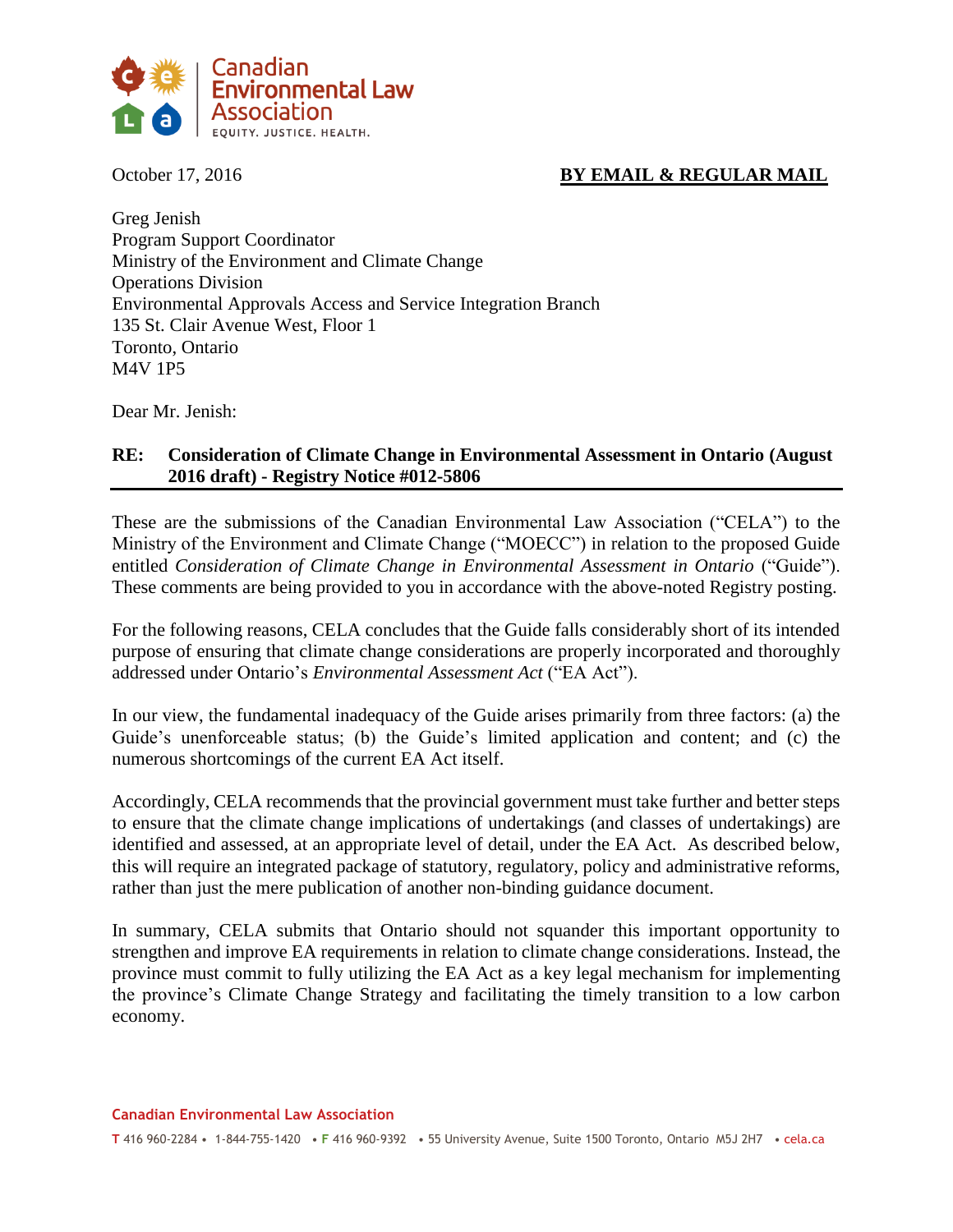# **PART I – BACKGROUND AND OVERVIEW**

CELA is a public interest law group founded in 1970 for the purposes of using and enhancing environmental laws to protect the environment and safeguard human health. Funded as a specialty legal aid clinic, CELA lawyers represent low-income and vulnerable communities in the courts and before tribunals on a wide variety of environmental issues, particularly in relation to environmental assessment ("EA") matters.

CELA agrees with the Ontario government that climate change is a matter of concern for all Ontarians, and that effective action is a public interest priority across the province:

Climate change is a problem that is critically important and urgent. It needs to be fought around the globe, and it needs to be fought here in Ontario. Our actions on climate change are helping to secure a healthier environment, a more competitive economy, and a better future for our children and grandchildren.<sup>1</sup>

For these reasons, CELA has been supportive of the Ontario's government's forward-looking climate change initiatives, such as the new cap-and-trade regime, 2 the closure of coal-fired power plants, 3 and the passage of the *Green Energy and Green Economy Act*<sup>4</sup> to encourage renewable energy projects.

In addition to these important legislative developments, CELA and other commentators have long regarded EA as another potent legal mechanism for the purposes of anticipating and preventing adverse climate change impacts.<sup>5</sup>

For example, when properly interpreted and applied, robust EA requirements can be imposed upon a wide range of environmentally significant proposals which release greenhouse gas ("GHG") emissions and/or affect carbon storage by site alteration or vegetation removal. In this regard, CELA notes that Ontario's EA Act has been traditionally applied to waste disposal sites, provincial highways, electricity projects, and other undertakings that have climate change implications.

However, the overall state of Ontario's current EA regime has been sharply criticized by the Environmental Commissioner of Ontario ("ECO") in various annual reports filed with the Ontario Legislature over the years. For example, the ECO has identified various substantive and

<sup>1</sup> Ontario's Climate Change Strategy (updated August 25, 2016).

<sup>2</sup> See, for example, CELA Submissions on Bill 172 (*Climate Change Mitigation and Low-Carbon Economy Act, 2016*), March 22, 2016. However, CELA remains concerned that the Bill 172 regime does not adequately address the needs of low-income and vulnerable communities in relation to climate change mitigation and adaptation.

<sup>3</sup> See the 2015 amendment to the *Environmental Protection Act*, which added Part VI.1 to prohibit the use of coal at electricity generating facilities in Ontario.

<sup>4</sup> S.O. 2009, c.12, Sched. A.

<sup>&</sup>lt;sup>5</sup> In 2015, for example, the annual conference of the Ontario Association of Impact Assessors (OAIA) focused on how EA can be used as a critical tool for tackling climate change. An OAIA conference in 2008 addressed the same topic: see CELA, "Ontario's Climate Change Plan and Environmental Assessment: Legal Challenges and Opportunities" (November 19, 2008). See also Albert Koehl, "EA and Climate Change Mitigation" (2010), 21 JELP 181.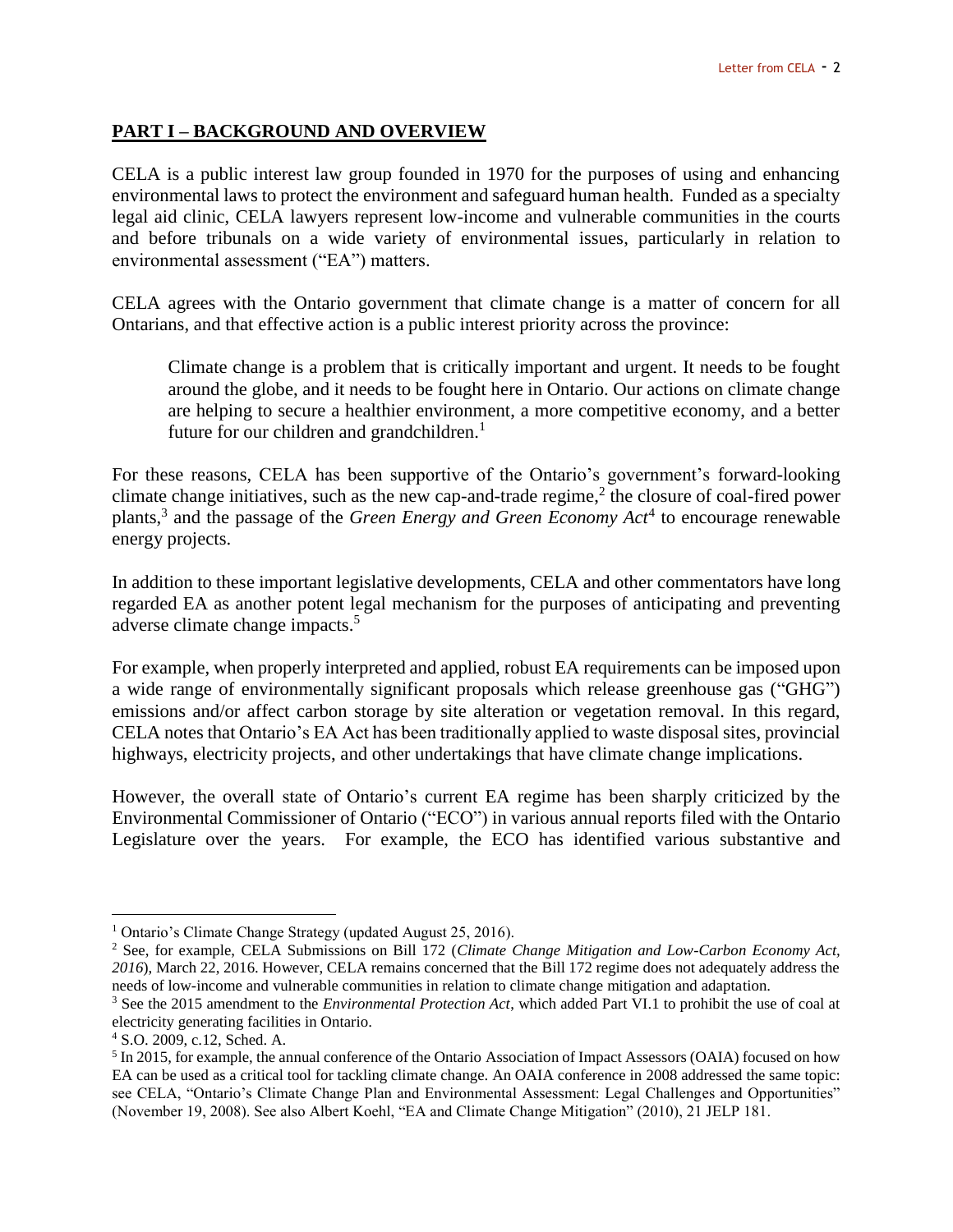procedural problems within the Ontario's EA regime, and the ECO has called for a comprehensive public review of the EA Act and its regulations.<sup>6</sup>

To date, however, the Ontario government has not commenced, nor even committed to, a formal public review of the province's EA program. In the result, the EA Act, which was last amended over 20 years ago, remains highly problematic and generally ineffective, even without trying to superimpose a climate change lens on undertakings subject to the Act.

Viewed in this larger environmental law and policy context, CELA concludes that the proposed Guide is not likely to make any material difference in EA practice in relation to climate change considerations. Moreover, the Guide *per se* is not likely to make any tangible progress in the achievement of provincial climate change objectives.

The specific basis for CELA's conclusions – and our accompanying recommendations for reform – are outlined below in Part II of these submissions.

# **PART II – CELA'S CONCERNS ABOUT THE PROPOSED GUIDE**

#### *(a) Unenforceable Status of the Guide*

CELA's understanding is that the Guide is intended to provide general guidance on how proponents might elect to address climate change considerations in individual EAs, approved Class EAs, and environmental screening processes under sectoral exempting regulations<sup>7</sup> made under the EA Act. In other words, the Guide does not purport to make any substantive legal changes to the EA Act or the regulations thereunder.

The Guide itself confirms that it only contains certain "ideas" at a "generic" level to suggest how proponents might satisfy the MOECC's "expectations" on incorporating climate change considerations within EA planning processes.<sup>8</sup> The educational nature of the Guide is reinforced by the pervasive use of optional or non-peremptory words to describe the proponent's obligations, such as the proponent "should" (not "shall") consider the Guide,<sup>9</sup> or the proponent "could" (not "shall") consider various questions related to climate change.<sup>10</sup>

On this latter point, CELA notes that the Guide expressly refers to subsection 31(1) of the EA Act, which empowers the Minister to publish or disseminate "information" about EA in Ontario.<sup>11</sup>

<sup>6</sup> ECO, "Environmental Assessment: A Vision Lost", *ECO Annual Report, 2007-08* (Toronto, ON: Environmental Commissioner of Ontario), pp. 28-48; ECO, "Restoring a Vision Lost: Reforming Ontario's Environmental Assessment Act", *ECO Annual Report, 2013-14* (Toronto, ON: Environmental Commissioner of Ontario), pp. 132- 139.

<sup>7</sup> O.Reg.116/01 (Electricity Projects); O.Reg. 101/07 (Waste Management Projects); O.Reg. 231/08 (Transit Projects and Metrolinx Undertakings).

<sup>8</sup> Guide, pp. 2 and 6.

 $9$  Guide, p. 4.

<sup>10</sup> Guide, p. 10.

<sup>&</sup>lt;sup>11</sup> Guide, preface.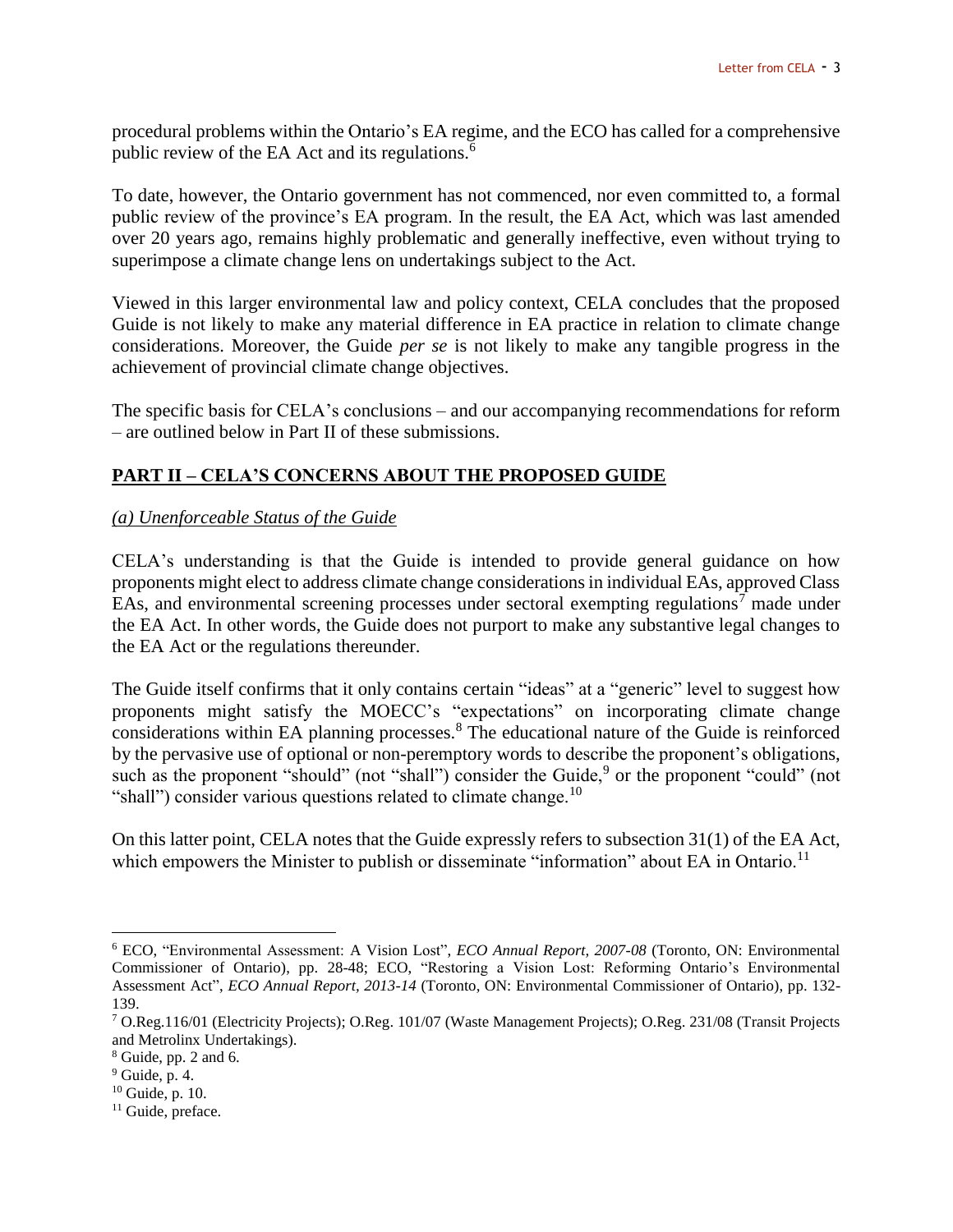The Guide further acknowledges that it is intended to serve as a "companion" document to the other non-binding Codes of Practice which have been promulgated by the MOECC under the EA Act. Although well-intentioned, these Codes of Practice – and the Guide thereunder – are not legally enforceable in and of themselves. Moreover, at the present time, there is no explicit reference to climate change mitigation or adaptation anywhere in the EA Act's statement of purpose<sup>12</sup> or the list of prescribed EA content requirements.<sup>13</sup>

In our view, the Guide's unenforceable nature and vague wording are significant obstacles to requiring any serious or credible examination of climate change considerations within EA planning processes in Ontario.

If, for example, a proponent balks at incorporating a meaningful climate change assessment in the Terms of Reference for an individual EA, or if a proponent ultimately carries out a speculative or perfunctory analysis of climate change considerations in the EA documentation, the legal consequences remain uncertain in the absence of a mandatory statutory provision that expressly requires climate change consideration. Thus, it is unclear whether the Minister would be politically willing or legally able to refuse to grant approval to proceed under the EA Act on the grounds that the proponent, at least in the opinion of MOECC staff, has not addressed climate change in accordance with the Guide's non-binding suggestions.

For the purposes of greater certainty and clarity, CELA submits that the EA Act should be amended to include new purposes and provisions which require an in-depth assessment of climate change considerations. By way of comparison, we note that the EA Act now expressly mandates public consultation, <sup>14</sup> and there is a specific Code of Practice to advise proponents on how to meet this legal requirement. Similarly, the EA Act now contains an obligation upon proponents to prepare Terms of Reference,<sup>15</sup> and again there is a specific Code of Practice that addresses this topic.

Accordingly, CELA sees no compelling legal reason why the EA Act cannot be amended to include an express obligation to consider climate change mitigation and adaptation. If the EA Act is amended to include climate change provisions, then an expanded and more detailed version of the Guide (or perhaps a new Code of Practice) can be developed (with public input) to provide more concrete direction on how to meet the climate change requirements imposed under the EA Act.

#### **CELA RECOMMENDATION #1: The EA Act should be amended to include a positive duty upon proponents to fully identify and assess all relevant climate change considerations related to proposed undertakings.**

We hasten to add that any new legal obligation imposed upon proponents to assess climate change considerations should not be subject to the discretionary Ministerial power to approve Terms of Reference which "scope" or exclude subsection 6.1(2) environmental factors from the EA

<sup>&</sup>lt;sup>12</sup> EA Act, section 2.

<sup>&</sup>lt;sup>13</sup> EA Act, subsections  $6.1(2)$  and  $14(2)$ 

<sup>&</sup>lt;sup>14</sup> EA Act, subsection 5.1.

<sup>&</sup>lt;sup>15</sup> EA Act, section 6.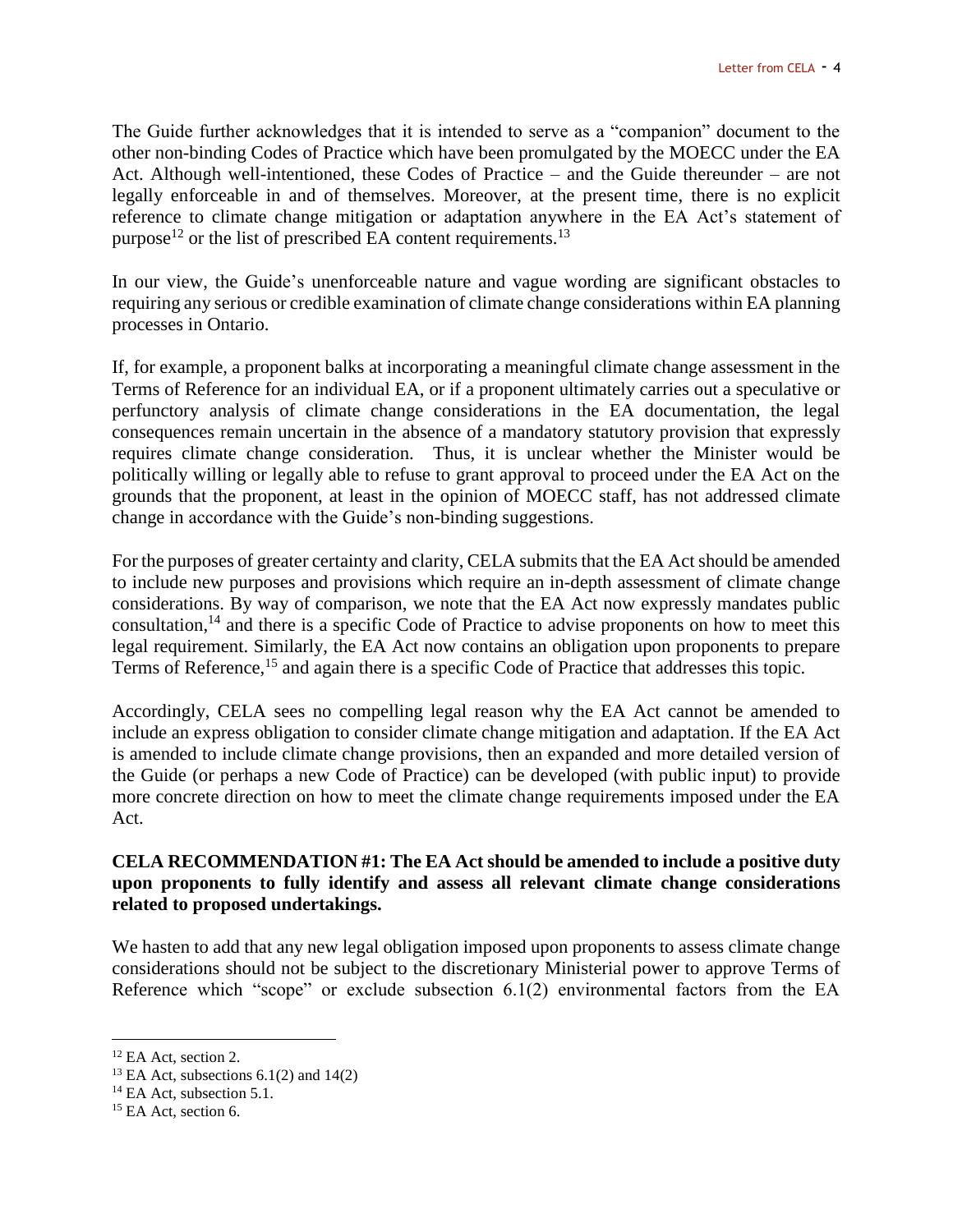process.<sup>16</sup> In CELA's view, it would be counterproductive to amend the EA Act so as to expressly require the consideration of climate change issues, but then to allow the Minister, on a case-bycase basis, to approve "focused" Terms of Reference which narrow, vary or dispense with this important consideration.

#### **CELA RECOMMENDATION #2: The EA Act should be amended to prohibit the Minister from approving Terms of Reference that narrow or exclude the legal obligation upon proponents to address climate change considerations within the EA process.**

#### *(b) Application and Content of the Guide*

CELA has a number of concerns about the limited application and content of the Guide.

For example, we note that the Guide is primarily addressed to proponents preparing EA documentation.<sup>17</sup> CELA agrees that from a public interest perspective, it is both necessary and appropriate to require proponents to consider climate change implications of proposed undertakings.

However, EA preparation is just one of several key steps, milestones or decision points under the EA Act. Accordingly, CELA submits that the consideration of climate change should occur not just at the initial Terms of Reference stage or at the EA preparation stage. To the contrary, the EA Act should be amended to specify that climate change considerations shall be taken into account during all forms of governmental decision-making under the EA Act, including:

- whether a proposed undertaking should be approved, rejected or referred to the Environmental Review Tribunal ("ERT") upon completion of the individual EA process;  $^{18}$
- whether a Class EA project should be "elevated" or "bumped up" by a Part II order to require an individual  $EA:^{19}$
- whether a private sector proposal should be designated as an undertaking to which the EA Act applies; $^{20}$
- whether a declaration order or regulation should be made to exempt an undertaking (or classes of undertakings) from the EA Act; $^{21}$  and
- whether a previously issued approval should be reconsidered by the Minister or ERT. $^{22}$

<sup>&</sup>lt;sup>16</sup> EA Act, subsections  $6(3)$  and  $6.1(3)$ .

<sup>&</sup>lt;sup>17</sup> Guide, Table 1.

<sup>18</sup> EA Act, sections 9, 9.1, 9.2, and 9.3.

 $19$  EA Act, section 16.

 $20$  EA Act, subsection 3(b).

<sup>&</sup>lt;sup>21</sup> EA Act, section 3.2 and subsection 39(f).

 $22$  EA Act, subsection 11.4.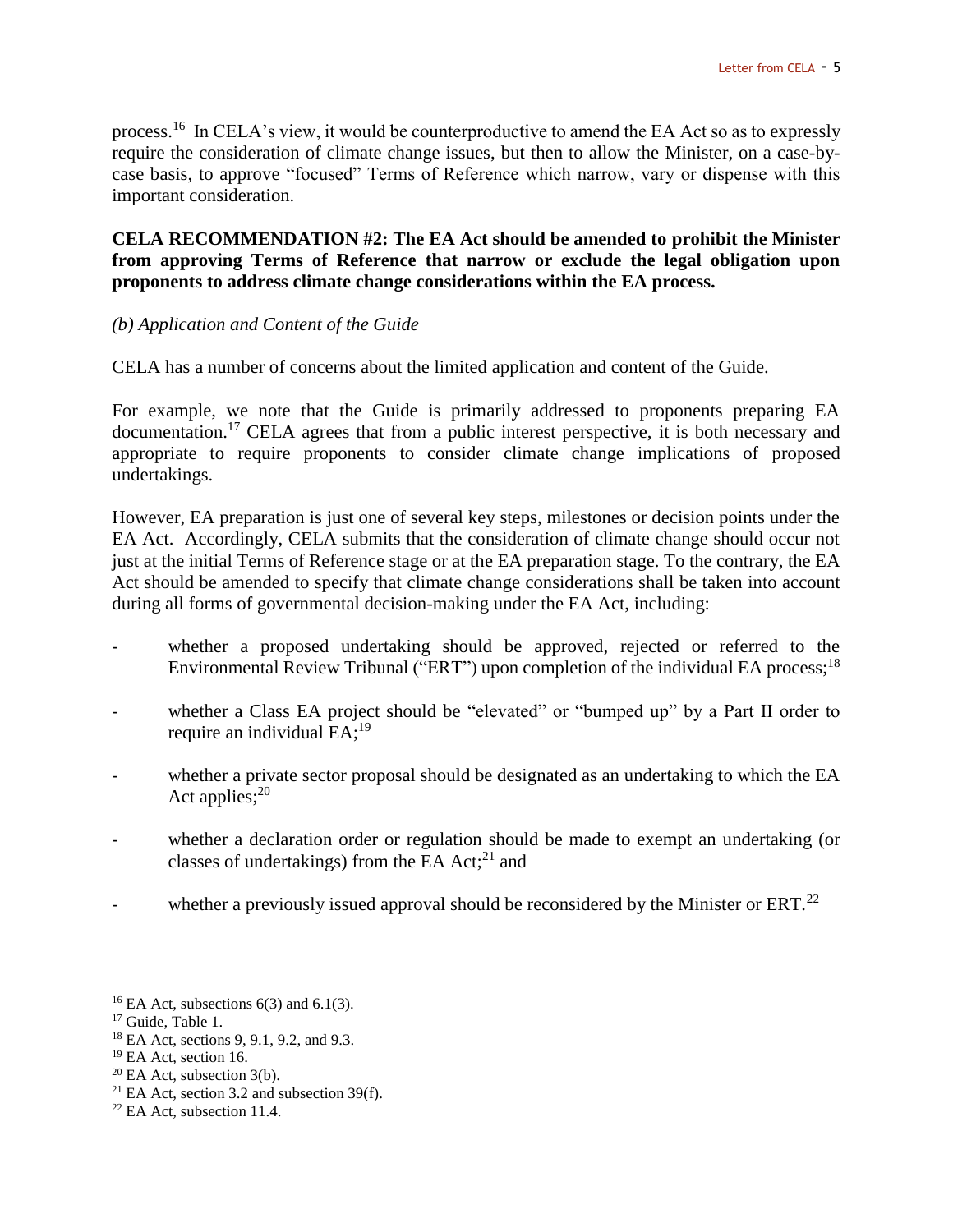#### **CELA RECOMMENDATION #3: The EA Act should be amended to impose a positive duty upon the Ontario Cabinet, the Minister and his/her delegates to consider climate change whenever exercising statutory powers of decision or making regulations under the Act.**

Aside from its narrow application to proponent-driven EAs, there are other problematic aspects of the Guide which should be reconsidered by the MOECC.

For example, the Guide indicates that an "outcome" of climate change consideration is an EA that has considered "alternative methods" of reducing GHG emissions or negative impacts upon carbon sinks.<sup>23</sup> CELA is unclear why the Guide has chosen to restrict itself to alternative means of carrying out the proposed undertaking, particularly when the EA Act also requires upfront consideration of the "purpose" of, and "rationale" (e.g. "need") for, the undertaking, as well as "alternatives to" the undertaking. Indeed, it does not appear that the threshold issues of "need" and "alternatives to" are discussed or even mentioned in the Guide.

In our view, EA is not simply an exercise in impact mitigation. Instead, EA is intended, *inter alia*, to carefully consider the alleged "need" for, and the reasonable "alternatives to", the undertaking so that an informed decision can be made on whether approval should be granted to the proponent in light of the societal "betterment" purpose of the EA Act.<sup>24</sup> If, for example, a proponent cannot prove that there is a demonstrable public need for a preferred undertaking that poses climate change risks, then that undertaking should not receive approval to proceed under the EA Act. In short, if an undertaking is not needed, then it is not in the public interest to incur the risk.

#### **CELA RECOMMENDATION #4: The Guide should be amended to direct proponents to fully canvass the issues of "need" and "alternatives to" (not just "alternative methods") when assessing climate change considerations in EA processes.**

CELA further notes that the Guide seems somewhat inconsistent with other Codes of Practice, which generally acknowledge the importance of "need" and "alternatives to" analysis (including the null or "do nothing" alternative) within EA processes in Ontario.<sup>25</sup> However, we also acknowledge that these key planning considerations are often excluded by "focused" or "scoped" Terms of Reference approved under the EA Act, particularly in relation to waste disposal sites. For undertakings involving climate change implications, proponents must be required to fully address "need" and "alternatives to" within provincial EA processes.

**CELA RECOMMENDATION #5: The MOECC should discontinue its practice of approving Terms of Reference which exclude "need" and "alternatives to" from being considered in EAs, particularly in relation to undertakings which may release GHGs or affect carbon storage.** 

<sup>23</sup> Guide, pp. 3, 10-11.

<sup>&</sup>lt;sup>24</sup> Alan Levy, "A Review of Environmental Assessment in Ontario" (2001), 11 JELP 173, at pp. 181-82.

<sup>25</sup> See, for example*,* MOECC, *Code of Practice: Preparing and Reviewing Terms of Reference for Environmental Assessments in Ontario* (January 2014), pp. 12, 27-39; MOECC, *Code of Practice: Preparing and Reviewing Environmental Assessments in Ontario* (January 2014), pp. 9, 23-24.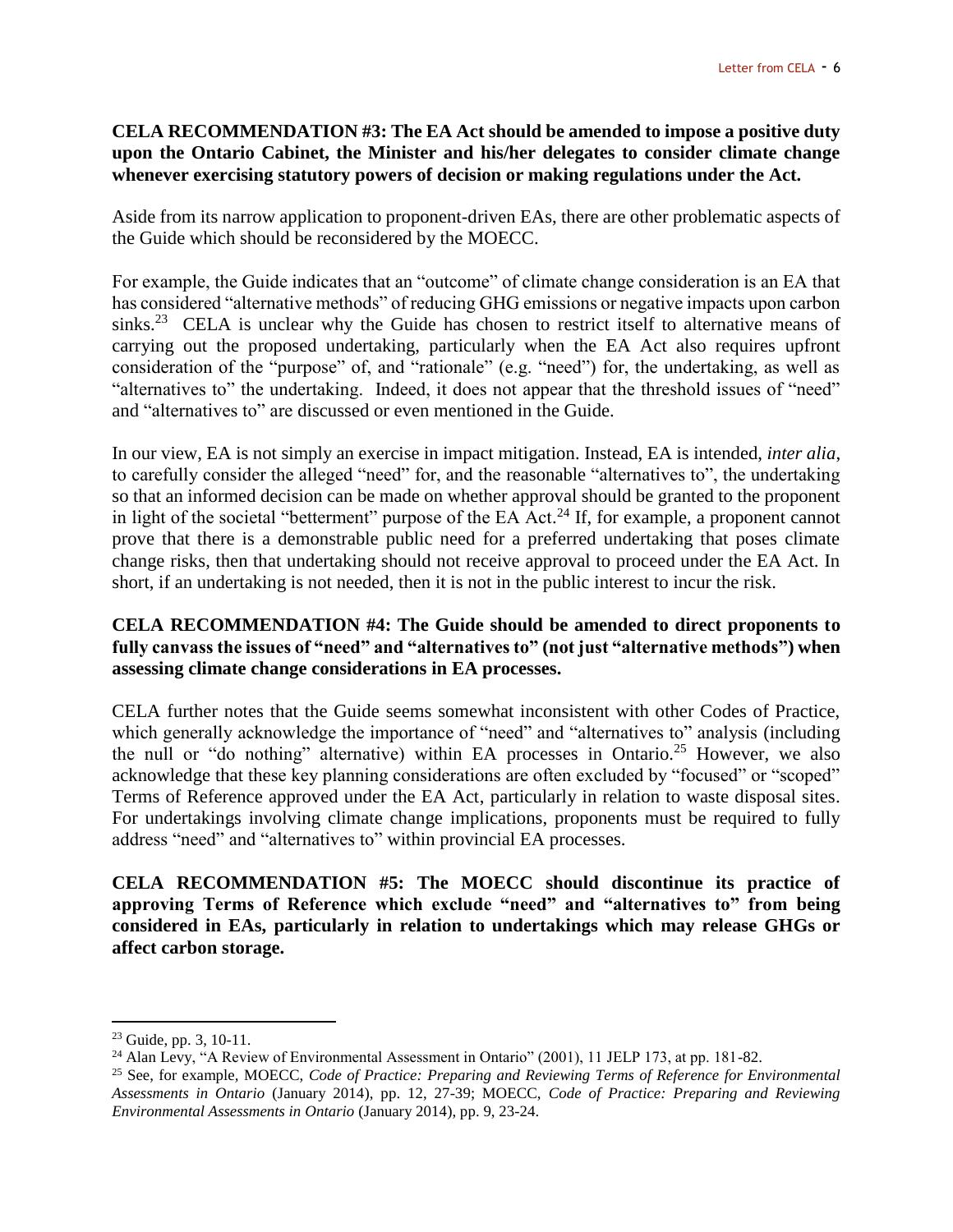While the Guide offers some generic advice, CELA finds that the Guide fails to provide any detailed particulars or illustrative examples of the type or level of "consideration" of climate change that will suffice under the EA Act. For example, is it adequate for proponents to merely turn their minds to climate change issues, or will empirical evidence, credible modelling or rigorous scientific analysis be required?

While it may be difficult for the Guide to prescribe the precise methodology to be used in all cases, CELA submits that the Guide, at a minimum, should strongly stipulate that the proponent's climate change analysis and related EA decision-making should be robust, replicable, traceable and evidence-based. Otherwise, CELA anticipates that some proponents' examination of climate change implications will amount to little more than self-serving self-assessments marred by speculative claims, unsubstantiated conclusions and subjective opinions dressed up as "facts." This is true regardless of whether the proponent opts to conduct a qualitative or quantitative analysis, as suggested by the Guide.<sup>26</sup>

#### **CELA RECOMMENDATION #6: The Guide should clarify that the proponent's information-gathering and EA decision-making about climate change considerations must be robust, replicable, traceable and evidence-based.**

In CELA's view, one of the most significant omissions in the Guide's text is its lack of any reference to the critically important need for EAs to identify and evaluate the "upstream" climate change implications of proposed undertakings. CELA agrees with the Guide that proponents should assess the climate change impacts that may be directly caused by the project itself, such releasing GHG's or reducing carbon storage. However, it is beyond dispute that the climate change implications of undertakings are not necessarily limited to the footprint of the facility or the onsite activities being proposed by the proponent.

For example, if a proponent wants to establish a new industrial mill to process or refine natural resources extracted elsewhere, then the resulting EA should consider not only the direct GHG emissions of the mill construction, operation and decommissioning, but should also take into account the upstream GHG emissions of the resource extraction or transportation activities that are undertaken in order to get the raw materials to the mill.

Similarly, in the landfill context, buried organic wastes will generate methane, the on-site diesel machinery and vehicular traffic will emit carbon dioxide, and the site design will usually involve the loss or displacement of trees or other vegetative cover. According to the Guide, these direct impacts should be considered by the proponent in the EA process. At the same time, it is unclear whether the landfill proponent would be obliged to assess other "upstream" activities which facilitate, or are related to, the proposed undertaking, and which may also release GHGs into the atmosphere (e.g. the generation, collection, storage or long-range transportation of waste to the site).

At the federal level, the Government of Canada has recently addressed the issue of upstream impacts by establishing "interim" climate change measures for certain projects (e.g. mines,

 $26$  Guide, pp.12-14.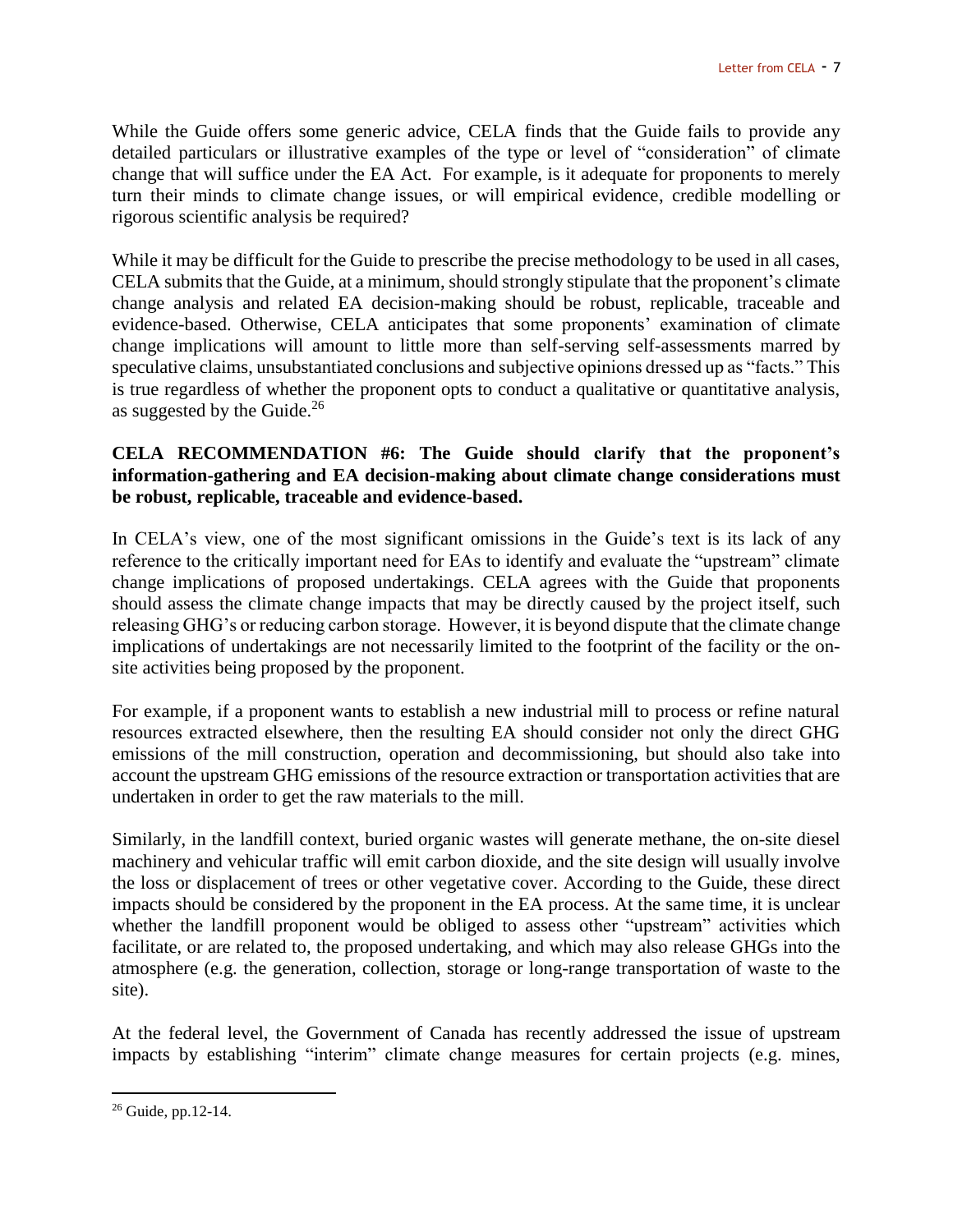pipelines, oilsands development, etc.) being assessed under the *Canadian Environmental Assessment Act, 2012* ("CEAA 2012"). <sup>27</sup> In particular, Principle 5 of this interim measure requires an assessment of the direct and upstream GHG emissions "linked" to the project. In CELA's view, similar direction is required both in the Guide as well as the EA Act in order to ensure that the full range of climate change considerations – not just a sub-set thereof – are fully assessed in relation to undertakings subject to Ontario's provincial EA processes.

#### **CELA RECOMMENDATION #7: Both the EA Act and the Guide should be amended to stipulate that proponents must assess the direct and upstream climate change impacts of all physical works or activities that facilitate, or are linked to, proposed undertakings.**

In addition, CELA remains highly concerned about the sparse treatment of cumulative effects within the Guide and, more generally, within the EA program as a whole.

For example, the Guide suggests that climate change considerations can be simply tacked on to typical EA chapters dealing with baseline conditions, environmental effects, or cumulative effects "where applicable." However, the Guide fails to define cumulative effects or describe when the obligation to conduct cumulative effects assessment is "applicable" under the EA Act. In addition, the Guide does not provide sufficient direction on how to assess the additive or synergistic climaterelated impacts of proposed undertakings in conjunction with other past, present or reasonably foreseeable activities or projects occurring in the same geographic region or timeframe.

The inadequate consideration of cumulative effects under the EA Act has been a long-standing problem identified by various commentators<sup>28</sup> over the years, and cannot be rectified by a few brief references in the Guide. More fundamentally, the MOECC has previously opined that it has no jurisdiction to compel proponents to consider cumulative effects in an individual EA or in the environmental screening process under the Electricity Projects Regulation.<sup>29</sup> Presumably, this opinion is based on the fact that unlike federal EA legislation,<sup>30</sup> Ontario's EA Act does not expressly mention or include the term "cumulative effects."

In any event, CELA submits that the easiest way to address this jurisdictional gray area is to amend the EA Act in order to impose a clear requirement upon proponents to address cumulative effects, particularly from a climate change perspective. Once this amendment is in place, then the MOECC can provide more detailed direction in the Guide (or a new Code of Practice) to explain how this requirement can be satisfied in provincial EA processes.

**CELA RECOMMENDATION #8: Both the EA Act and the Guide should be amended to stipulate that proponents must assess cumulative climate change impacts that may be caused by the undertaking in conjunction with other past, present or reasonably foreseeable activities or projects occurring in the same geographic region or timeframe.**

<sup>27</sup> News Release: Natural Resources Canada, "Government of Canada Moves to Restore Trust in Environmental Assessment" (January 27, 2016).

<sup>&</sup>lt;sup>28</sup> See, for example, Richard Lindgren and Burgandy Dunn, "Environmental Assessment in Ontario: Rhetoric vs. Reality" (2010), 21 JELP 279, at pp. 297-98.

<sup>29</sup> *Ibid*.

 $30$  CEAA 2012, subsection 19(1)(a).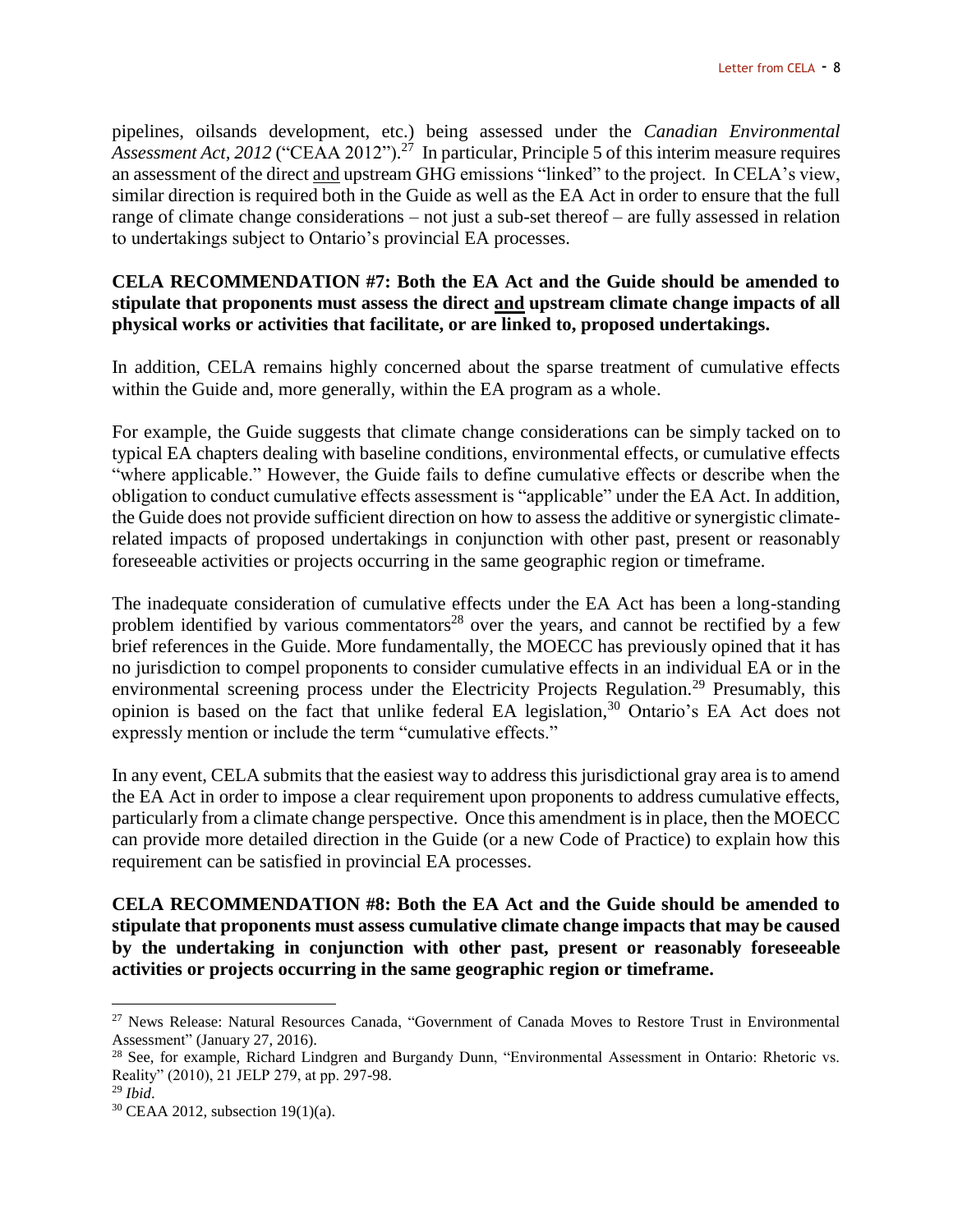When considering climate change, the Guide correctly suggests that it would be advisable for proponents to engage indigenous persons and communities in the EA process in order to obtain traditional ecological knowledge and to develop appropriate mitigation and adaptation measures.<sup>31</sup> However, the Guide fails to specify how this can be done, particularly in light of the financial and technical barriers that often confront indigenous communities if they choose to participate in an EA process. Other local residents, stakeholders and members of the public often encounter similar financial and technical obstacles when attempting to participate in provincial EA processes.

While "interested persons" have the right to be consulted under the EA Act,  $32$  it appears to CELA that this right is hollow if such persons have no financial capacity to retain technical and scientific expertise in order to review and respond to voluminous, jargon-laden EA documents, including those related to climate change. After the pioneering *Intervenor Funding Project Act* was allowed to expire in 1996, the provincial government has failed or refused to enact replacement legislation (or to make corresponding amendments to the EA Act) in order to ensure that proponent-paid funding assistance is made available to persons interested in, or potentially affected by, proposed undertakings.

In CELA's view, provincial action is urgently required to address this situation, particularly in light of the importance, value and utility of public and indigenous input into EA planning and decision-making. If, as a matter of law, interested persons are entitled to engage meaningfully in provincial EA processes, then it is imperative for Ontario to develop a new statute-based participant funding program to ensure that this actually occurs.

#### **CELA RECOMMENDATION #9: Both the EA Act and the Guide should be amended to include more prescriptive requirements aimed at ensuring meaningful participation by the public and indigenous communities in provincial EA processes, including the development of an appropriate participant funding program under the EA Act.**

While interested persons can (and often do) request that EA applications be referred, in whole or in part, to the ERT for a public hearing and decision, the unfortunate reality is that virtually no hearing requests have been granted in Ontario since the late 1990s. This practice has continued despite the mandatory language of section 9.3 of the EA Act, which provides that the Minister "shall" refer EAs to the ERT upon request, unless certain conditions apply.<sup>33</sup>

As noted in the 2005 report prepared by the Environment Minister's EA Advisory Panel (of which CELA was a member), public hearings "are important mechanisms for gathering information, testing evidence, weighing competing interests and making informed decisions about particularly significant or controversial undertakings."<sup>34</sup> In CELA's view, the intense public scrutiny provided by a hearing before the expert, quasi-judicial and independent ERT is tailor-made for critically

 $\overline{a}$ <sup>31</sup> Guide, pp. 10-11.

 $32$  EA Act, section 5.1.

 $33$  The Minister has broadly worded discretion to refuse to refer an EA application to the ERT if the hearing request is deemed to be frivolous or vexatious, if the hearing is "unnecessary", or if the hearing may cause "undue delay" in determining the application: EA Act, subsection 9.3(2).

<sup>34</sup> Minister's EA Advisory Panel, *Improving Environmental Assessment in Ontario: A Framework for Reform* (2005), Vol. I, p. 81.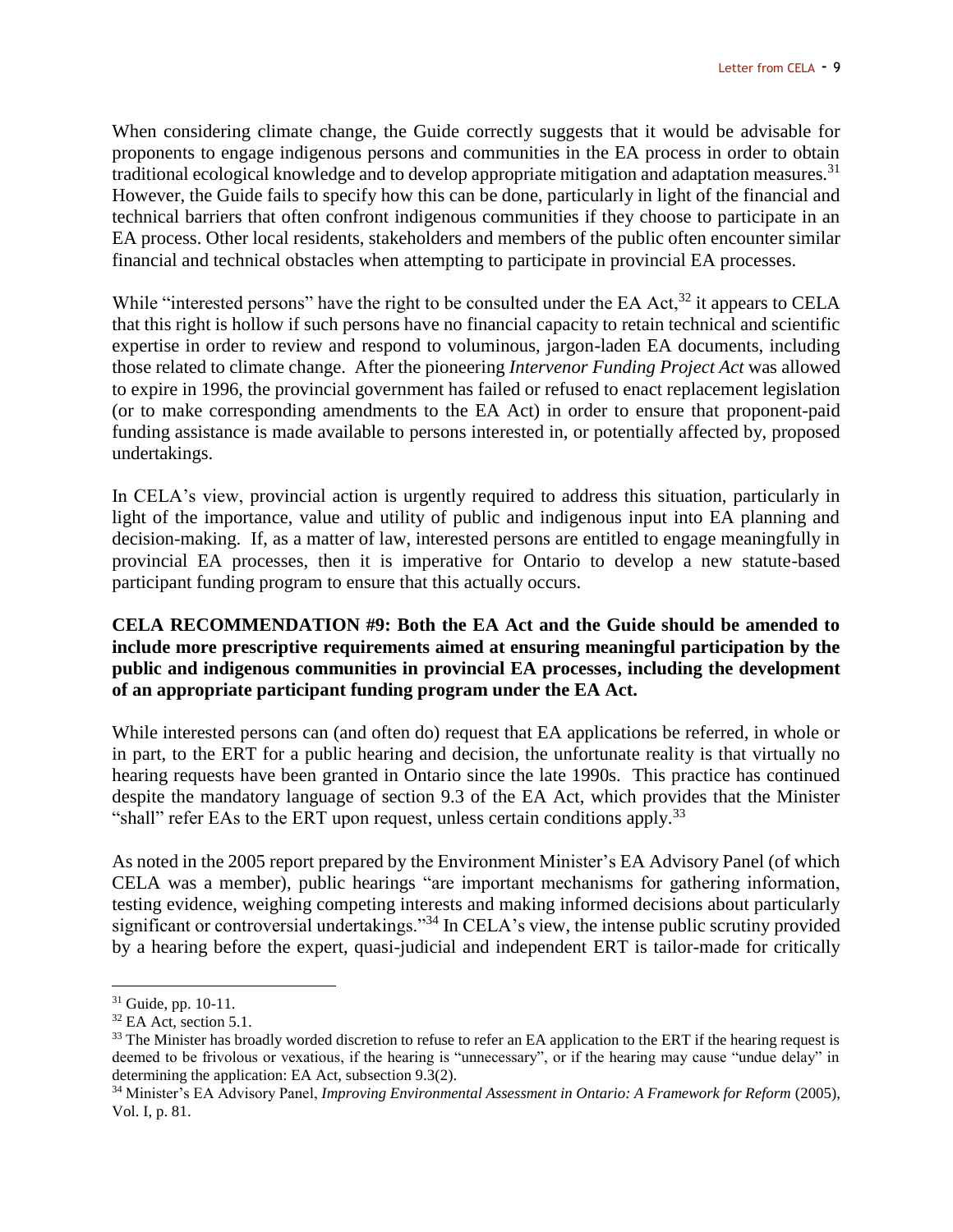evaluating the soundness and credibility of proponents' claims about climate change considerations.

#### **CELA RECOMMENDATION #10: The Minister should refer EA applications to the ERT for public hearing and decision whenever there is public controversy, uncertainty and/or unresolved concerns about the climate change impacts of proposed undertakings**.

If the Minister starts referring EA applications to the ERT, then CELA recommends the issuance of "policy guidelines" under section 27.1 of the EA Act to provide binding directions to the ERT on the matters addressed in such guidelines. While the authority to issue policy guidelines has existed in the EA Act for over two decades, it appears that no policy guidelines have ever been released, presumably because no EA applications are being referred to the ERT.

However, as compared to an unenforceable Guide, it appears to CELA that a section 27.1 policy guideline offers a better opportunity for the Minister to provide clear and concise direction on how the ERT should review information and make decisions about the climate change impacts of proposed undertakings. In particular, section 27.1 states that the ERT "shall" consider policy statements issued by the Minister. Accordingly, CELA submits that a climate change policy guideline should be developed by the Minister with timely opportunities for public input.

## **CELA RECOMMENDATION #11: The Minister should develop (with public input) policy guidelines under section 27.1 of the EA Act to provide detailed direction to the ERT on climate change mitigation and adaptation.**

## *(c) Need for an Integrated Package of EA Reforms*

 $\overline{a}$ 

As described above, there is a widespread consensus among many EA practitioners, academics, stakeholders and the public at large that the current EA regime in Ontario is deficient and in dire need of sweeping reforms.<sup>35</sup> In these circumstances, CELA submits that the mere publication of an unenforceable Guide will not remedy the fundamental problems that continue to plague the province's EA processes.

Accordingly, the Ontario government should commit to an immediate public review of the EA Act in order to make the legislation more effective, efficient and equitable, particularly in the climate change context. The overall objective of the EA Act review should be to identify and implement an integrated package of statutory, regulatory, policy and administrative reforms that are necessary to meet the climate change realities and challenges facing Ontarians in the 21<sup>st</sup> century.

While it is beyond the scope of these submissions to identify all of the EA reforms that are necessary, CELA submits that the starting point should be a firm provincial commitment to review all aspects of Ontario's EA program, and to pursue all necessary revisions that are identified over the course of the review. On this point, we note that the federal government has recently established an Expert Panel to conduct public and indigenous consultation, and to review and

<sup>35</sup> See, for example, the two-volume 2005 Report of the Minister's EA Advisory Panel. Very few, if any, of the Panel's 41 detailed recommendations have been fully implemented to date by the provincial government.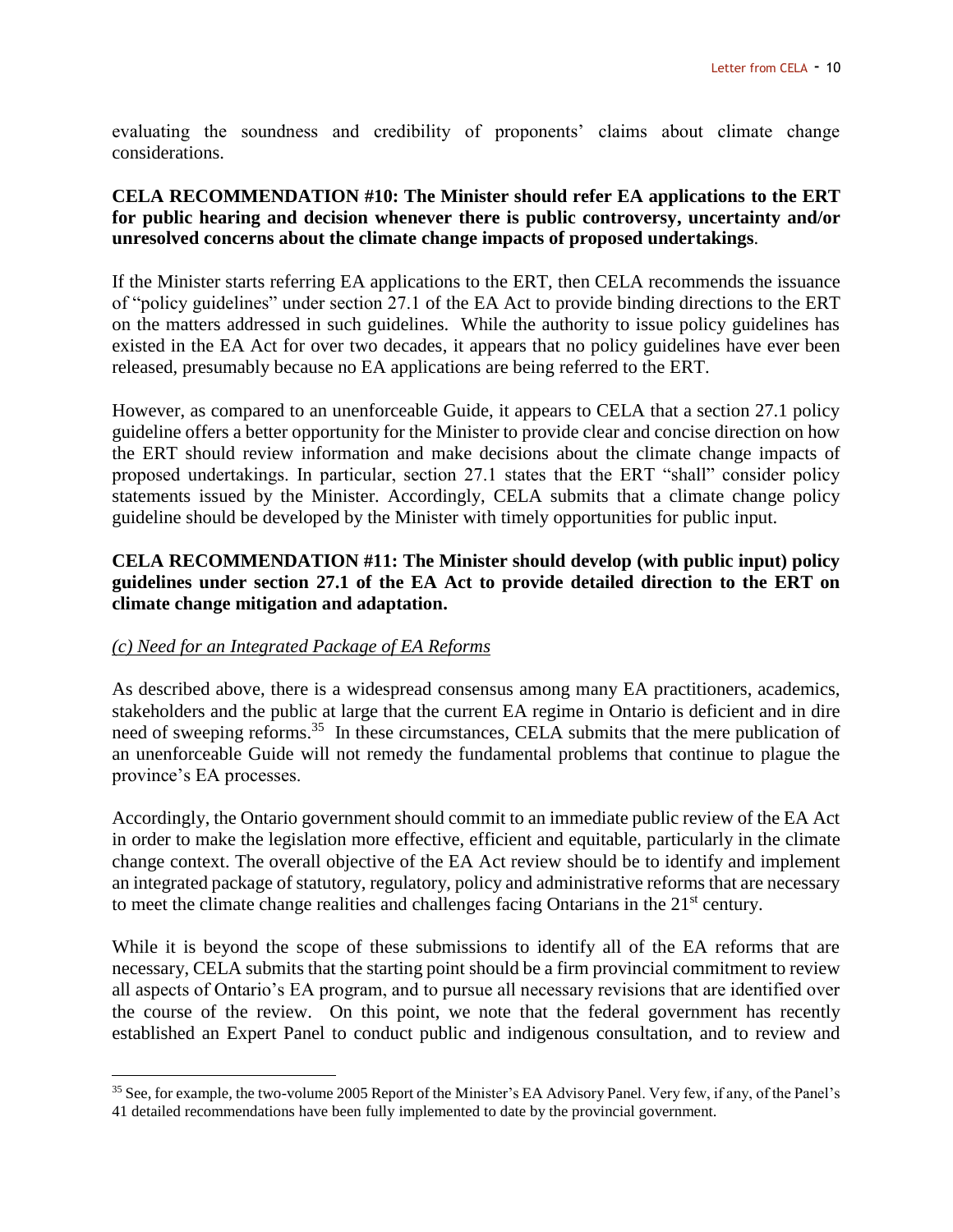report on necessary changes to federal EA processes. CELA strongly recommends that Ontario should follow the federal lead, and should immediately begin a comprehensive public review of provincial EA processes.

#### **CELA RECOMMENDATION #12: The Ontario government should immediately commence a comprehensive public review of provincial EA processes currently established under the EA Act and the regulations.**

Some of CELA's suggested statutory reforms have been outlined in the foregoing discussion, but there are other EA Act amendments that, if implemented, can assist in ensuring that climate change is properly considered within provincial EA processes.

In recent years, for example, the application of the EA Act has been largely confined to physical works or site-specific projects, rather than higher-order land use plans, long-term energy plans or resource management programs.<sup>36</sup> In this regard, we note that the definition of "undertaking" under the EA Act includes not only "an enterprise or activity" but also "proposals, plans or programs" in respect of enterprises or activities.

However, the Ontario government has systematically exempted the Integrated Power System Plan, the Long-Term Energy Plan, and several provincial land use plans from EA Act coverage, despite the fact that all of these plans and programs have considerable potential to affect (and be affected by) climate change. In CELA's view, if the Ontario government is serious about optimizing opportunities for climate change mitigation and adaptation, then strategic-level EA of provincial plans and programs should be undertaken forthwith.

Since strategic EA has not routinely occurred under the EA Act to date, it appears to CELA that further statutory amendments are required. On this point, we note that the federal Commissioner of the Environment and Sustainable Development recently reported<sup>37</sup> that leaving strategic EA to a Cabinet directive (rather than entrenching mandatory obligations into law) has meant that few federal ministries or agencies have fully considered the environmental implications of governmental plans, programs or policies. CELA reasonably anticipates that a similarly disappointing track record will occur at the provincial level unless the EA Act is amended to establish legal obligations to conduct strategic EAs in Ontario.

**CELA RECOMMENDATION #13: The EA Act should be amended to impose a positive duty upon provincial ministries and agencies to assess the climate change implications of governmental "proposals, plans or programs" which may release GHGs or affect carbon storage.**

<sup>&</sup>lt;sup>36</sup> However, the Class EA for Timber Management on Crown Lands has now been transformed into a declaration order that conditionally exempts this program under the EA Act, even though timber management activities (e.g. access roads, clearcutting, renewal, and maintenance) typically involve GHG emissions from heavy equipment and create large-scale disturbances of forested landscapes which store vast quantities of carbon. While the Guide (pp. 32-34) provides "case studies" purporting to explain how the Ministry of Natural Resources and Forestry can "account for" climate change in certain Class EAs, timber management is conspicuously absent from this explanation.

<sup>37</sup> Commissioner of the Environment and Sustainable Development, *2016 Fall Report 3: Departmental Progress in Implementing Sustainable Development Strategies*, paragraphs 3.13 to 3.22.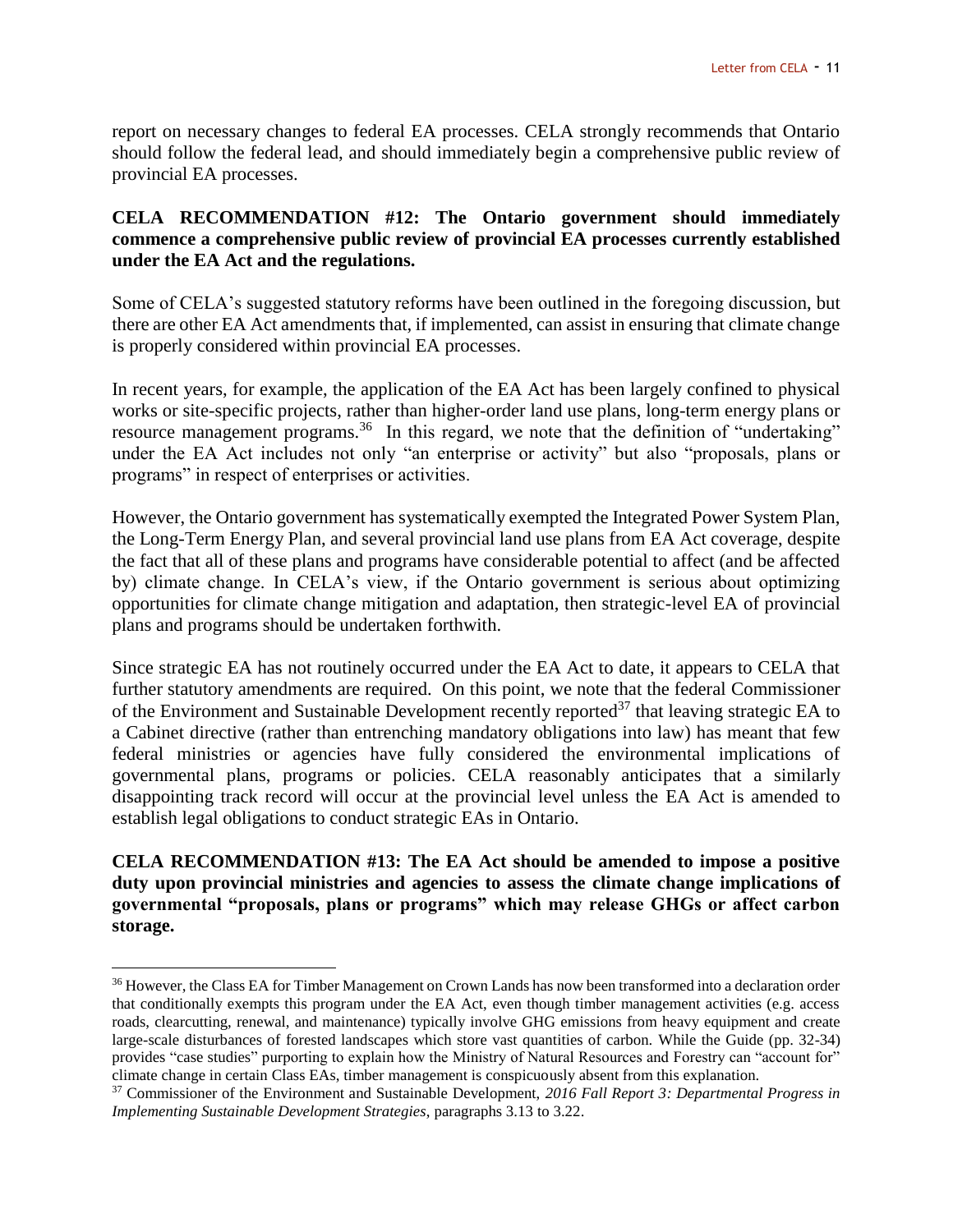#### **PART III – CONCLUSION AND SUMMARY OF RECOMMENDATIONS**

In closing, CELA commends the Ontario government for its apparent interest in using the EA Act as a mechanism for addressing climate change mitigation and adaptation.

However, for the reasons outlined above, CELA concludes that the publication of an unenforceable Guide will not ensure that climate change considerations are adequately addressed within provincial EA processes. Accordingly, CELA calls upon the provincial government to expeditiously pursue a comprehensive EA reform agenda that will better achieve Ontario's climate change objectives.

CELA's specific recommendations may be summarized as follows:

**CELA RECOMMENDATION #1: The EA Act should be amended to include a positive duty upon proponents to fully identify and assess all relevant climate change considerations related to proposed undertakings.**

**CELA RECOMMENDATION #2: The EA Act should be amended to prohibit the Minister from approving Terms of Reference that narrow or exclude the legal obligation upon proponents to address climate change considerations within the EA process.**

**CELA RECOMMENDATION #3: The EA Act should be amended to impose a positive duty upon the Ontario Cabinet, the Minister and his/her delegates to consider climate change whenever exercising statutory powers of decision or making regulations under the Act.** 

**CELA RECOMMENDATION #4: The Guide should be amended to direct proponents to fully canvass the issues of "need" and "alternatives to" (not just "alternative methods") when assessing climate change considerations in EA processes.**

**CELA RECOMMENDATION #5: The MOECC should discontinue its practice of approving Terms of Reference which exclude "need" and "alternatives to" from being considered in EAs, particularly in relation to undertakings which may release GHGs or affect carbon storage.** 

**CELA RECOMMENDATION #6: The Guide should clarify that the proponent's information-gathering and EA decision-making about climate change considerations must be robust, replicable, traceable and evidence-based.** 

**CELA RECOMMENDATION #7: Both the EA Act and the Guide should be amended to stipulate that proponents must assess the direct and upstream climate change impacts of all physical works or activities that facilitate, or are linked to, proposed undertakings.**

**CELA RECOMMENDATION #8: Both the EA Act and the Guide should be amended to stipulate that proponents must assess cumulative climate change impacts that may be caused by the undertaking in conjunction with other past, present or reasonably foreseeable activities or projects occurring in the same geographic region or timeframe.**